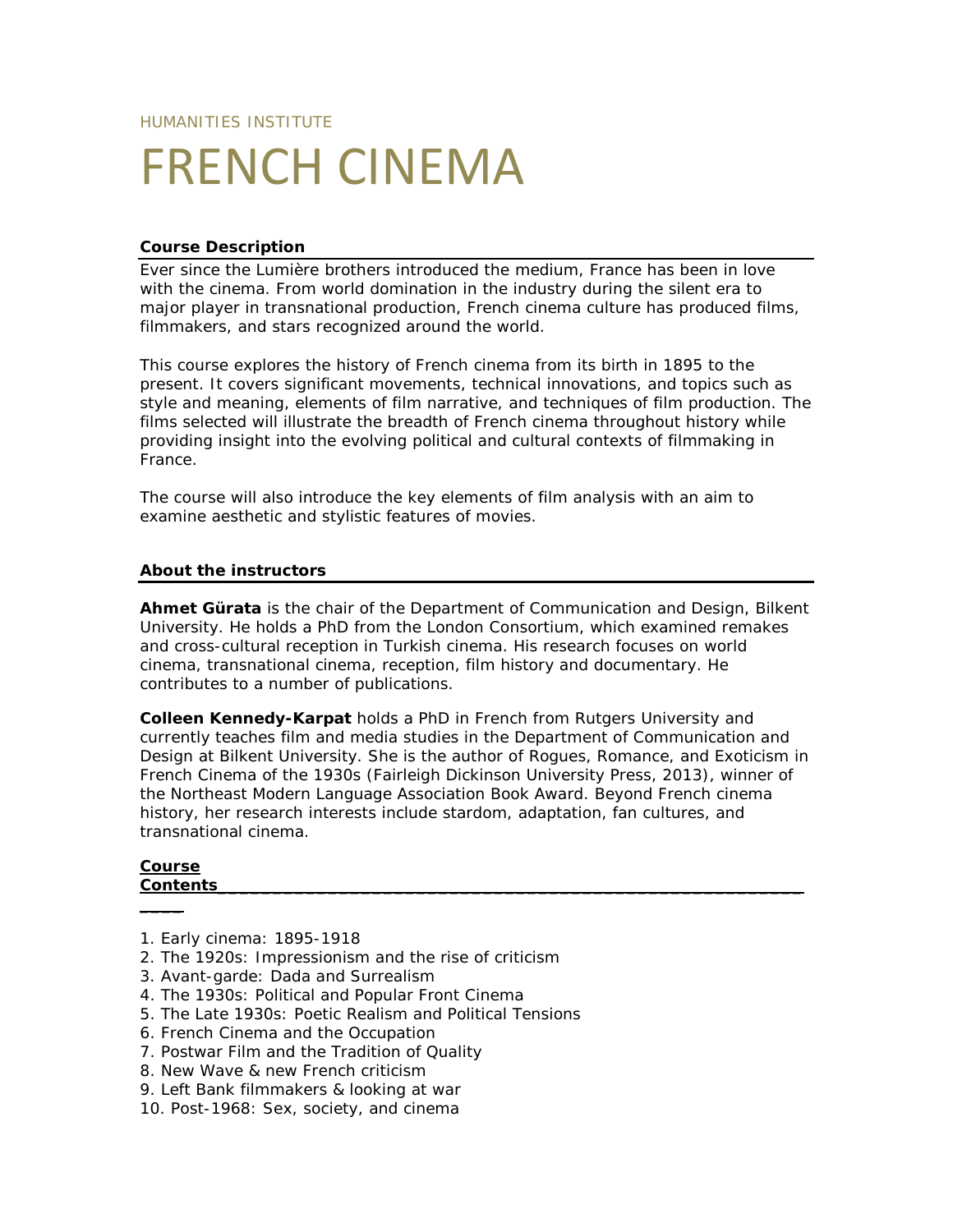- 11. Heritage Cinema and the French Epic
- 12. The legacy of the *cinéma du look*
- 13. National cinema seeking postnationalism: the 1990s
- 14. New French cinema and transnationalism
- 15. Adieu Cinema, Hello Cinephilia

#### **Aims**

- To develop an understanding of the major developments in French cinema history
- To explore French society and culture as reflected in key films
- To interpret the visual language and art of cinema
- To develop critical and analytical skills
- To refine academic writing and research skills

#### **Assignments and grade distribution**

#### *Weekly discussion postings (20%)*

Students should plan to write brief responses (150-300 words) to at least **two** of the questions indicated in each week's course agenda. These responses will be posted to an online discussion board, and they are meant to spark *discussion*; students are therefore encouraged to **respond to other students' posts** in addition to providing original ideas.

#### *Screening journal (20%)*

For this assignment you will write a series of 1-2 page (400-500 words) responses to films given in the syllabus. You might start by taking notes on the film. What questions does the film raise? You can discuss a particular scene, character, theme, or image in detail. You might also compare this film with other films of the period and/or movement, or texts you have read, or some contemporary films. What is the significance of this particular film in relation to social, economical or cultural context?

Please do not include plot summaries. Presume that the reader knows the basic plot of the movie you are writing about. **This is not a film review**, so avoid any value judgments (e.g. "great" or "boring" or "bad"). Focus instead on one or two topics, and support your ideas with course readings and other relevant material. Make sure to use the vocabulary and analytical tools you have learned in this course.

You are responsible for turning in six screening journals over the course of the semester. It is up to you to choose which six films to write about, as long as they are listed on the syllabus.

#### *Exam (30%)*

The take-home exam will be short answer/essay format, with questions based on required readings and screenings. Some topics may be adapted from the weekly discussion questions, in which case your responses must be original thinking that expands or synthesizes prior discussion material.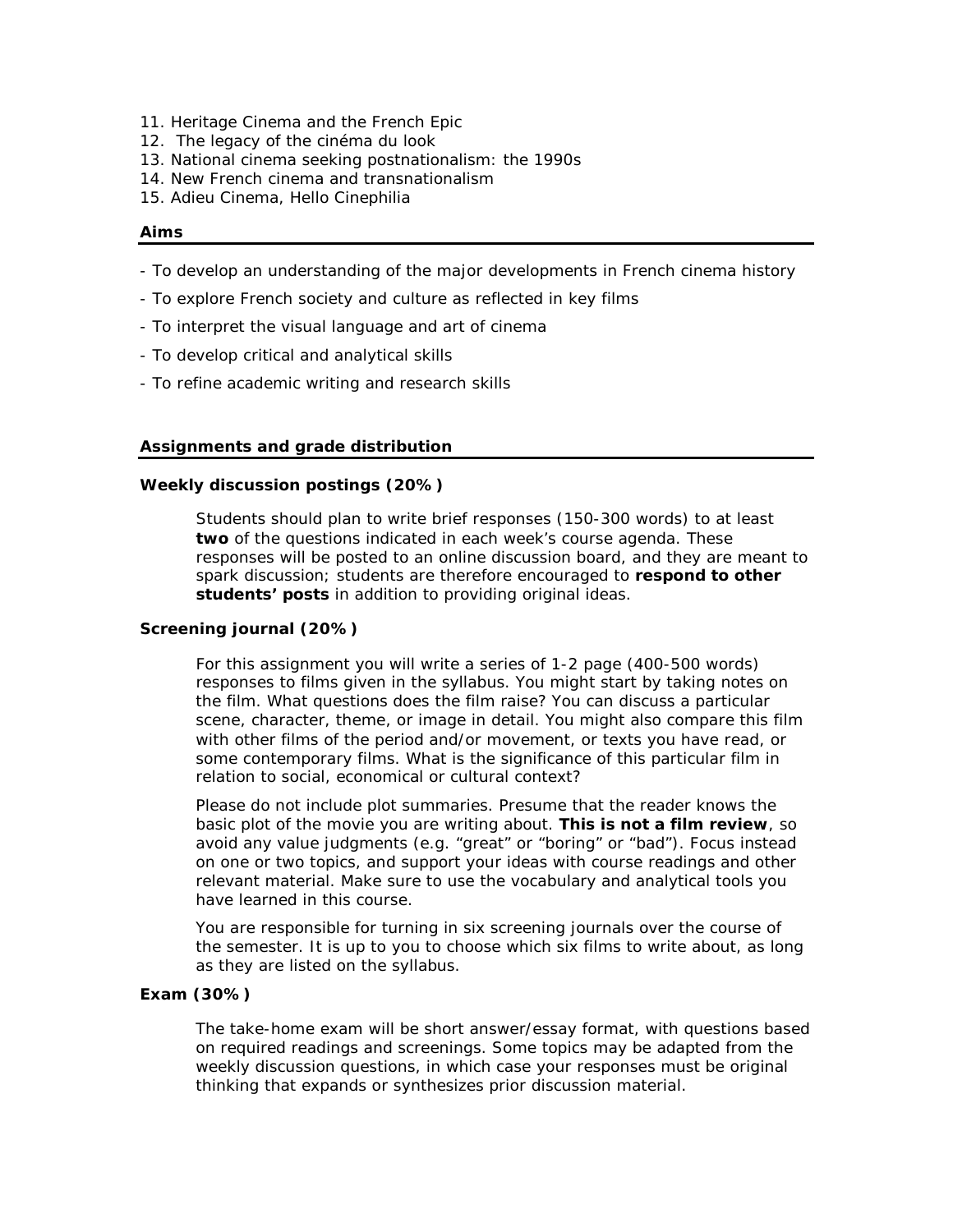## *Final research paper (30%)*

The final paper will develop one aspect of French cinema introduced in the course. This essay must show evidence of research above and beyond the required course material (additional recommendations for further reading have been provided in the course syllabus—these would be appropriate sources). All topics are subject to instructor approval. You may want to expand one or more screening journal entries for your final paper, extending your argument and supporting your ideas with research to give context to the  $film(s)$ .

Selecting a precise topic for research can sometimes be tricky, but in film studies the process often fits one of several common patterns. Research can be tailored to the work of a single director, a single genre, a single star, or a single time period. Two or more films that share similar themes, aesthetic approaches, or subject matter may be compared to one another. Papers can also focus on a single element of filmmaking: narrative structure, cinematography, use of sound, etc. Research might also focus primarily on film criticism. Finally, individual films can be situated in the socio-historic moment of their production and release.

Sample topics for research of this scope might include:

- Comparing the political themes of Jean Renoir's pre-war and post-war films
- Representing class in films made after May '68
- The *Cahiers du cinéma* critics of the 1990s
- Use of music in Alain Resnais's films
- The evolution of Gérard Depardieu's star image from the 1970s to the 2000s
- The influence of surrealism in French fantasy films, 1990-present
- Vichy censorship and popular French cinema, 1939-1945
- Claire Denis and the representation of postcolonial Africa

Essays should be 3000-5000 words in length. In addition, students are strongly encouraged to incorporate a visual component – video essay, captioned film stills, or some other appropriate A/V support – to clarify and enhance the argument presented in the written paper.

#### **Required Texts**

The following books should be widely available from English-language booksellers and/or through academic libraries. The majority of the course readings will come from these books. Students enrolled in the course are expected to obtain these books for their personal use throughout the term.

Additional readings are available through JSTOR or online at indicated website(s).

Alan Williams, *Republic of Images: A History of French Filmmaking*. Cambridge: Harvard University Press, 1992.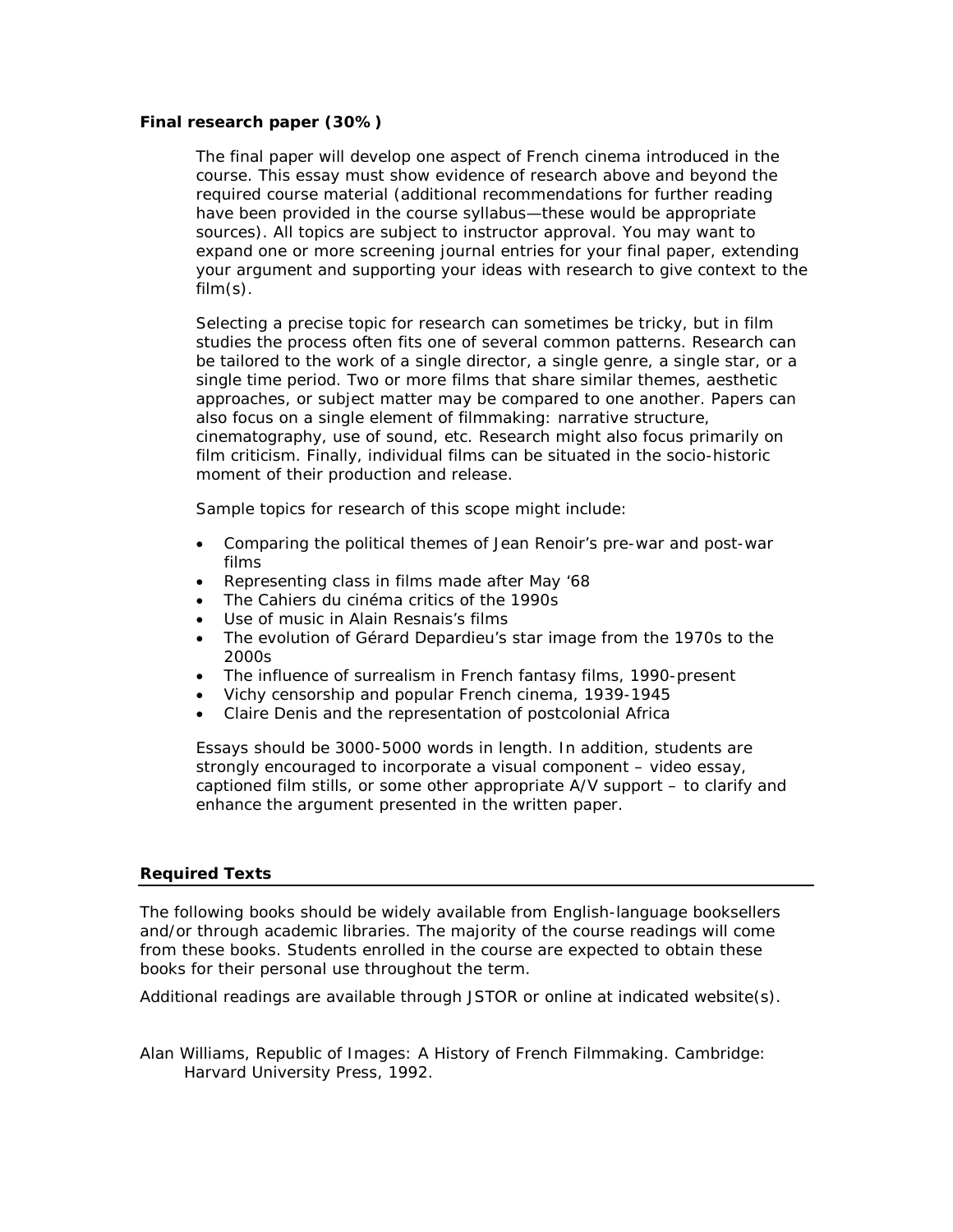- Sandy Flitterman-Lewis, *To Desire Differently: Feminism and the French Cinema*. New York: Columbia U P, 1996.
- Guy Austin, *Contemporary French Cinema: An Introduction*. Manchester: Manchester U P, 1996.
- Timothy Corrigan, *A Short Guide to Writing about Film.* 6th Edition. New York: Pearson/Longman, 2005.

## **Expectations**

Students should plan to spend at least 6 hours of independent study per week in order to complete the required readings and coursework. Film screenings may add considerable time to this average, depending on the scheduled films for the week.

All students must demonstrate strong academic writing skills in all course assignments. The course assumes that students already have the ability to independently read, evaluate, and analyze complex texts, and that all students possess at least college-level skills in English grammar and essay writing. Additional skills include performing academic research and practicing proper citation of source material.

Plagiarism is the presentation of someone else's ideas as one's own. Any information that has been found in another source MUST be acknowledged according to accepted standards of academic citation: credit given both in the body of the essay and in a list of references. Confirmed cases of plagiarism (including improper citation practice) may be penalized with a failing grade for the assignment in question or for the entire course.

Students are expected to possess sufficient technological experience to navigate a course that takes place primarily online. All written work must be submitted through one or more online platforms: e-mail, learning management sites (i.e. Moodle, Sakai, BlackBoard, etc.), and/or possibly others.

Maintaining a respectful course environment among instructors and fellow students is a priority for the course. Offensive comments or behaviors will not be tolerated. Conflicts and differences of opinion between members of the class must be addressed in a professional manner.

#### **Week-to-week course agenda**

#### **WEEK 1. Early cinema: 1895-1918**

The cinema was born simultaneously in a number of locations across Europe and the US. However, the Lumière brothers are usually given credit as the inventors of cinema over other pioneers, including Thomas Edison, since they organized the first public screening in a Paris café. In its early years, films were short – first less than a minute, then later around five minutes – and involved very little camera movement and editing. The two best-known names of French silent cinema are the Lumières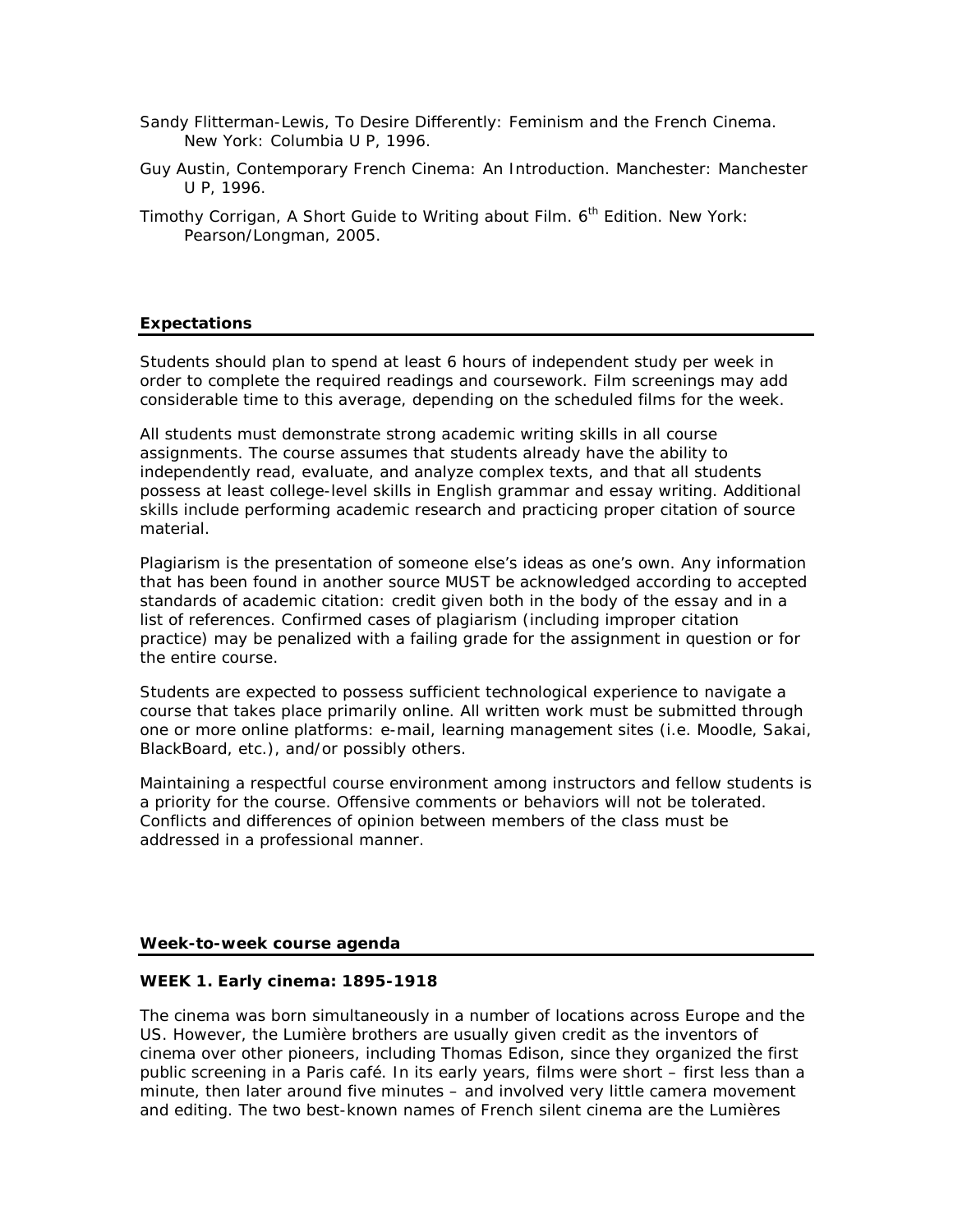and Georges Méliès, who are often contrasted in terms of their approach: documentary versus narrative fiction. The Lumière brothers' careful documentary observation of bourgeois life caused them to be hailed as the first cinematic realists. On the other hand, Méliès was an illusionist who later made narrative films that are closer to what we recognize today as belonging to the genres of science fiction and fantasy. His *Le Voyage dans la Lune* (1902) offers a kind of "primal scene" for spectators around the world with its image of a spaceship landing in one of the moon's "eyes." Although the history of cinema is usually interpreted as the ongoing accumulation and confrontation of documentary and fiction symbolized by the work of these pioneers, these forms are not as distinct as we assume.

Another important genre in early French cinema was the serial, episodic films that are best exemplified with Louis Feuillade's *Fantoma*s and *Les Vampires*. In the late 1910s, cinema established some of its basic conventions, particularly in editing, which are still in use today. During those years, France was the leader of world film production, and its main rival was Hollywood.

FILMS

- Lumière and Méliès shorts [from "Landmarks of Early Film" DVD]
- Alice Guy Blaché shorts
- *Histoire d'un crime / Story of a Crime* (Ferdinand Zecca, 1901)
- *Les Joyeux Microbes / The Happy Microbes* (Emile Cohl, 1909)
- *Madame Babylas aime les animaux / Madame Babylas Loves Animals* (Alfred Machin, 1911)
- 
- (Jean Durand, 1913)
- Selections from *Fantoma*s (Louis Feuillade, 1913) and *Les Vampires* (Louis Feuillade, 1915)
- *La Folie de Docteur Tube / The Madness of Dr. Tube* (Abel Gance, 1915)
- *Hugo* (Martin Scorcese, 2011)

#### **READING**

Williams, Ch. 1, 2, & 3 (pp 7-73)

**Recommended:** Richard Abel, *The Ciné Goes to Town: French Cinema 1896-1914*. 1994. Berkeley: U California P, 1998. (Expanded edition)

#### **DISCUSSION QUESTIONS:**

1) Evaluate the development of narrative form in the Lumière brothers' and Méliès' films.

2) Considering Martin Scorcese's *Hugo*, discuss recent interest in early cinema and film history.

## **WEEK 2. The 1920s: Impressionism and the rise of criticism**

During World War I, with brutal fighting taking place in Europe, American films increasingly penetrated the French market while domestic film production sharply declined. This crisis led to a call for a distinctively French cinema that might help counter foreign competition. It was during this time directors like Abel Gance, Marcel L'Herbier, Germaine Dulac, and Jean Epstein made their first films. Later known as the founders of French Impressionist movement, this new generation of filmmakers sought to explore the cinema as an art. Their films displayed a fascination with pictorial beauty and an interest in intense psychological exploration.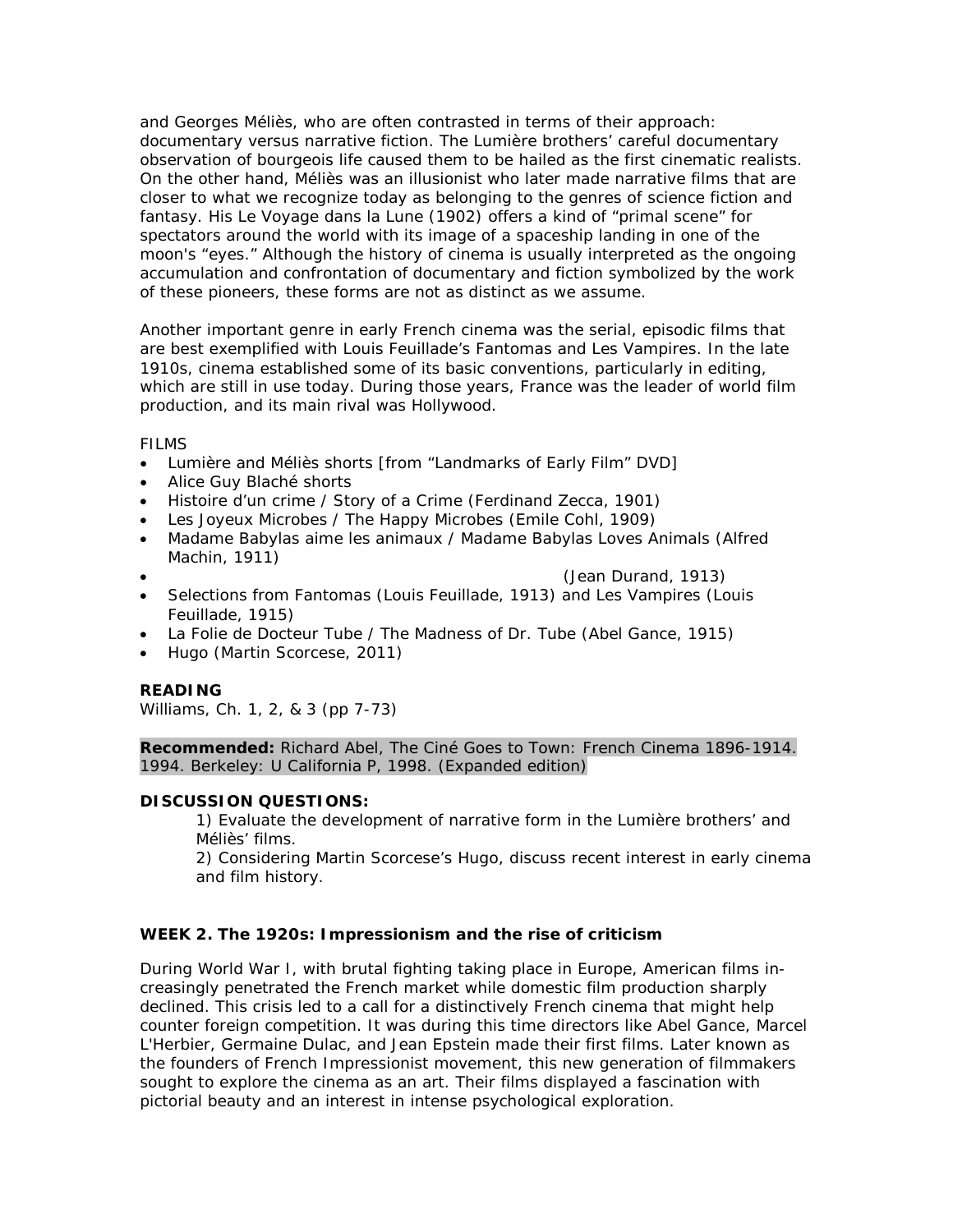Abel Gance's *La Dixième symphonie* (1918) is considered the first major film of the Impressionist movement. He was undoubtedly the most ambitious of the silent directors, culminating in his magnum opus, the five-hour *Napoleon* (1927). *Napoleon* uses a number of new techniques such as split screen, superimposition and rapid montage. Germaine Dulac, the best-known woman filmmaker of the era, directed *La Souriante Madame Beudet* (1923), an explicitly feminist film. The prolific Jean Epstein is best known for his adaptation of Edgar Allan Poe's *The Fall of the House of Usher* (1928).

For the Impressionists, art was a form of expression, conveying the personal vision of the artist and creating an experience. They aimed to generate fleeting feelings or impressions through their films. They were also instrumental in creating works of early film theory, claiming that the cinema synthesizes other arts that create spatial relationships, such as architecture, painting, and sculpture.

# **FILMS**

- *La souriante Madame Beudet* (Germaine Dulac 1923)
- *Napoléon* (Abel Gance, 1927) **OR** *La Roue* (Abel Gance, 1923)
- *El Dorado* (Marcel L'Herbier, 1921) **OR** *L'Argent* (Marcel L'Herbier 1928)
- *La Glace à trois faces / The Three-Sided Mirror* (Jean Epstein 1927) **OR** *La Coquille et le clergyman* (Germaine Dulac, 1927)

# **READINGS**

Williams, Chapters 4 & 5 (pp 77-125) Flitterman-Lewis, Chapters 2 & 3 (pp 47-97)

## **DISCUSSION QUESTIONS:**

1) Discuss cinema's relation to other art forms and how cinema established itself as an autonomous art form.

2) Analyze the formal style of *Napoléon* (Abel Gance, 1927) or *La Roue* (Gance, 1923) and discuss how it differs from other films of the period.

# **WEEK 3. Avant-garde: Dada and Surrealism**

In the 1920s, a radical type of filmmaking that was called avant-garde (or experimental film) appeared in Europe and the US. These films were usually produced outside the film industry and break with conventions of mainstream narrative filmmaking. Artists associated with modernist styles such as Cubism, Dadaism, and Surrealism also made films. The Dada group, whose artistic philosophy was based on randomness and imagination, organized a number of film screenings, during which René Clair's *Entr'acte* was shown at intermission.

Like Dada, Surrealism rejected conventional aesthetic traditions. But instead of depending on pure chance for the creation of artwork, Surrealists attempted to discover the unconscious mind with the help of the emerging theories of psychoanalysis. Impressionist filmmakers Germaine Dulac and Jean Epstein also made films according to Surrealist principles. Man Ray, an American artist who spent most of his career in Paris, shot some avant-garde films in 1920s. French painter Fernand Léger's *Ballet mécanique* (1924), and Luis Bunuel and Salvador Dali's *Un Chien andalou (An Andalusian Dog*, 1928) are other well-known examples of avantgarde cinema.

## **FILMS**

• *Entr'acte* , 1924, 22 min.)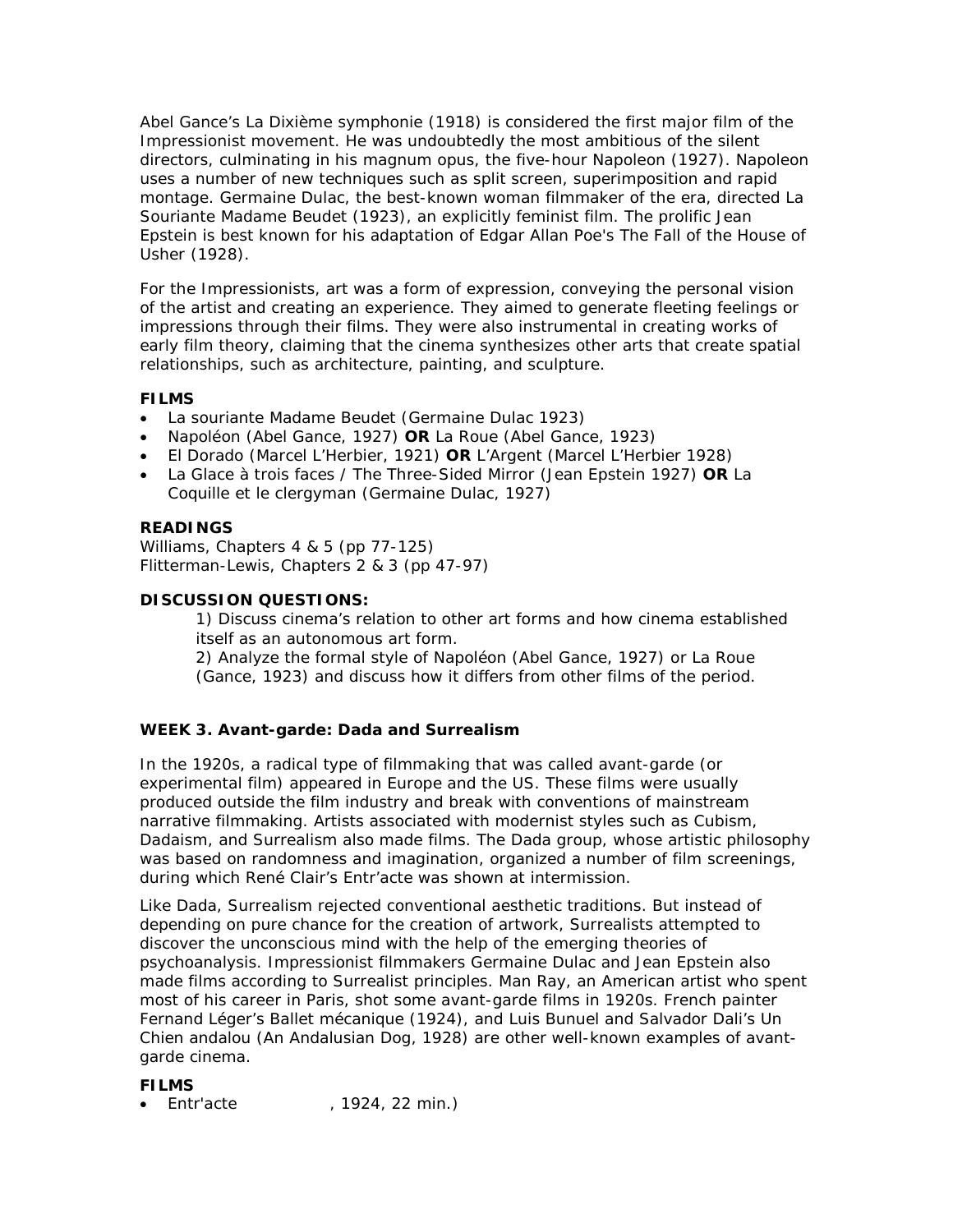- *Ballet mécanique* (Fernand Léger, 1924, 19 min.)
- *Un chien andalou* , 1928, 17') **OR** *L'Âge d'or* , 1930, 63')
- *La Pieuvre / The Octopus* (J , 1928, 13 min.) (Jean Comandon, 1929, 13 min.)

#### **READING**

Williams, Chapter 6 (pp 126-154)

## **DISCUSSION QUESTIONS**

1) Discuss the major differences between avant-garde cinema and commercial feature film. What motivates avant-garde filmmakers to use a different film language? 2) How does *Un chien andalou* , 1928, 17') place its audiences in relation to the film?

## **WEEK 4. The 1930s: Political and Popular Front Cinema**

The transition to synchronized sound happened over a remarkably short time, and by the early 1930s the sound film had become the industry standard (over the objections of vocal opponents to the "talkies"). Sound ushered in a host of new best practices for filming, including a focus on the studio as opposed to location filming, a shift that brought with it a new emphasis on set design. The main studios at Joinville, situated on the outskirts of Paris, were acquired by Paramount in 1930 and became a kind of home base for the French film industry. Only Marcel Pagnol, a writer and filmmaker who hailed from Provence and made this southern geography key to his artistic identity, managed to maintain a high-profile, successful movie career making films made outside Paris. His most notable films in the 1930s were his *Marius* trilogy: *Marius* (dir. Alexander Korda, 1931), *Fanny* (dir. Marc Allégret, 1932), and *César* (dir. Pagnol 1936).

Politically, too, the cinema began to evolve in the 1930s, most notably on the Left. The Popular Front, a coalition of left-leaning groups that formed in opposition to the rising popularity of fascism, came to power in 1936 with the election of Léon Blum but the communist and socialist ideologies he championed had been reflected in films for several years before his rise to power. Class issues were a major theme of the early 1930s, with filmmakers like René Clair and Jean Renoir focusing a great deal of their filmmaking on narratives that resist bourgeois norms and celebrate the working class. Jean Vigo was a remarkably young leftist filmmaker who made only four films before his death in 1934. Vigo's small but highly influential *oeuvre*, which would be championed by the *Cahiers du cinéma* critics in the postwar period, exemplifies both the technical experimentation of the era and the political commitment that filmmakers on the French Left put into many of their films.

## **FILMS**

- *À nous la liberté* (René Clair, 1931)
- *La Maternelle* (Marie Epstein & Jean Benoît-Lévy, 1933)
- *Zéro de conduite* (Jean Vigo, 1933) **OR** *L'Atalante* (Jean Vigo, 1934)
- *Le Crime de Monsieur Lange* (Jean Renoir, 1936)

#### **READINGS**

• Williams, Ch. 7 & 8 (pp 157-212)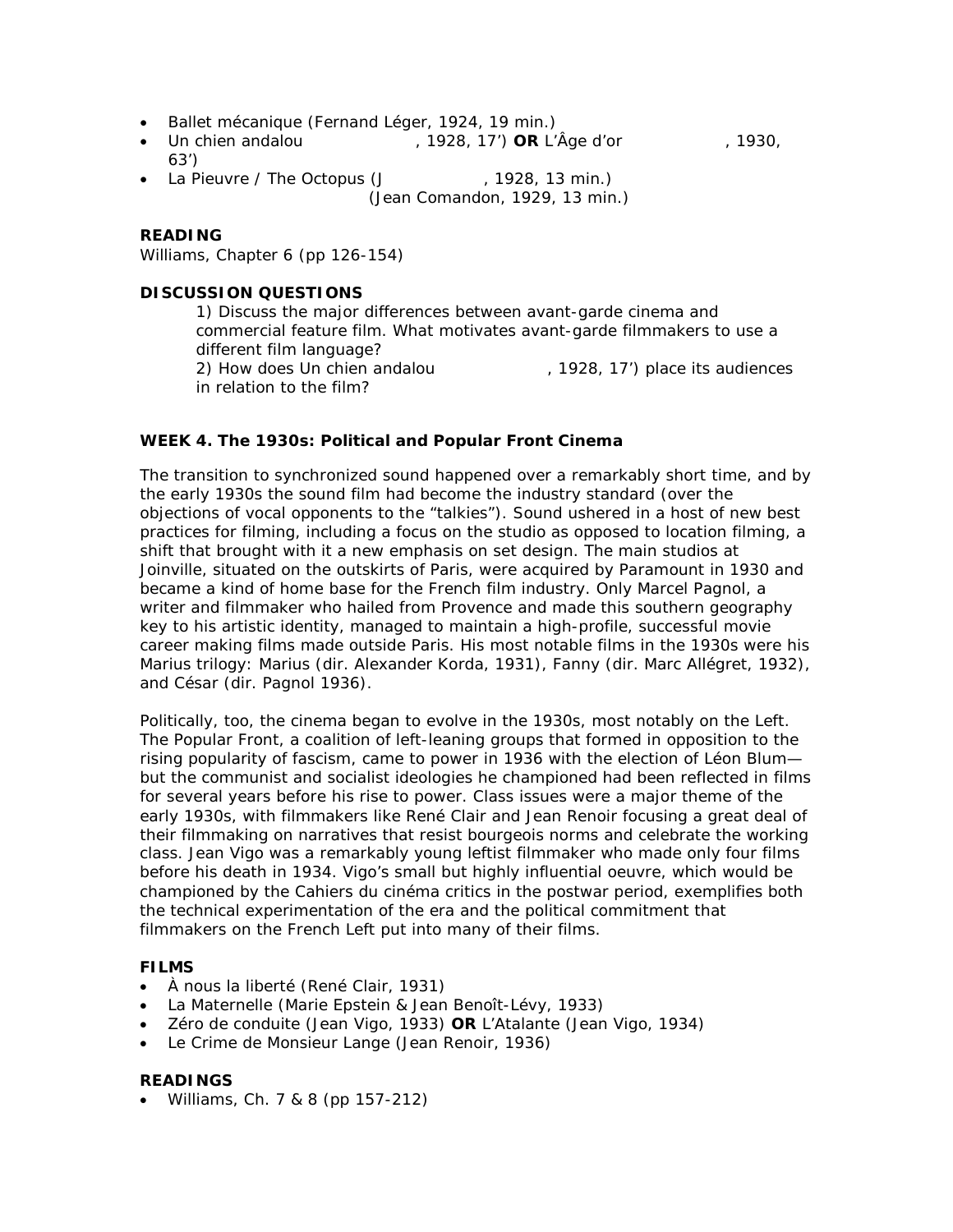- Robert Aron, "Films of Revolt" (1929) in French Film Theory and Criticism, vol. 1, 432-436 (CR)
- Jean Vigo, "Toward a Social Cinema" (1930) in French Film Theory and Criticism, vol. 2, 60-63 (CR)

**Recommended:** Colin Crisp, *Genre, Myth, and Convention in French Cinema 1929- 1939.* Bloomington: Indiana U P, 2002.

## **DISCUSSION QUESTIONS**

- 1) Discuss the ideological functions of children as represented in *La Maternelle* and *Zéro de conduite*.
- 2) Discuss how the issue of class is addressed in at least two of the films for this week.

# **WEEK 5. The Late 1930s: Poetic Realism and Political Tensions**

Politically and aesthetically, the late 1930s built on the early years of the decade, with many of the same major filmmakers maturing as storytellers and political activists. After Léon Blum's Popular Front fell from power in 1937 (after barely a year in office), disillusionment among the French Left began to take hold. At the same time, popular unrest in Spain paired with Hitler's increasingly obvious (and ominous) ambitions for Germany began to draw the French public's attention away from their memories of the Great War of 1914-1918, pulling them instead towards a reluctant acknowledgment that another huge conflict in Europe was brewing.

In the midst of these tensions, the aesthetic sensibility known as "poetic realism" came to dominate popular filmmaking during and after the Popular Front government. As the term implies, poetic realist films find a kind of romanticism in the lives of the oppressed, focusing on the ephemeral "atmosphere" in which the working class lived. But these films do not bring their characters happy endings, a pessimism that burrows into the very core of the poetic realist sensibility. Criticturned-director Marcel Carné became its most emblematic figure behind the camera, but the face of poetic realism on screen was Jean Gabin, *the* French star of the late 1930s and considered by many to be the greatest French actor of all time. Coming to film from the vaudeville stage, he became a star in 1936 thanks to his role as a Legionnaire in the colonial film *La Bandera* (Julien Duvivier), after which he appeared in several films per year until the onset of the German Occupation. In these late 1930s films, Gabin represents young, working-class Frenchness, an image that evolved after the war as he took on more paternal roles in keeping with his advancing age.

At the very end of the decade, released practically on the eve of war, Jean Renoir released his masterpiece *La Règle du jeu*, which has since been hailed as not only one of the greatest French films ever made, but one of the greatest films of all time (although it was far less appreciated at the moment of its initial release). Taking the premise of an upstairs-downstairs narrative, the film underscores the importance of class in the tensions of French culture, with subtle nods to foreign politics (more subtle, at least, than the references in Renoir's *La Grande illusion*) that situate *La Règle du jeu* squarely within its socio-historical moment.

#### **FILMS**

• *Pépé le Moko* (Julien Duvivier, 1937) **OR** *La Grande illusion* (Jean Renoir, 1937)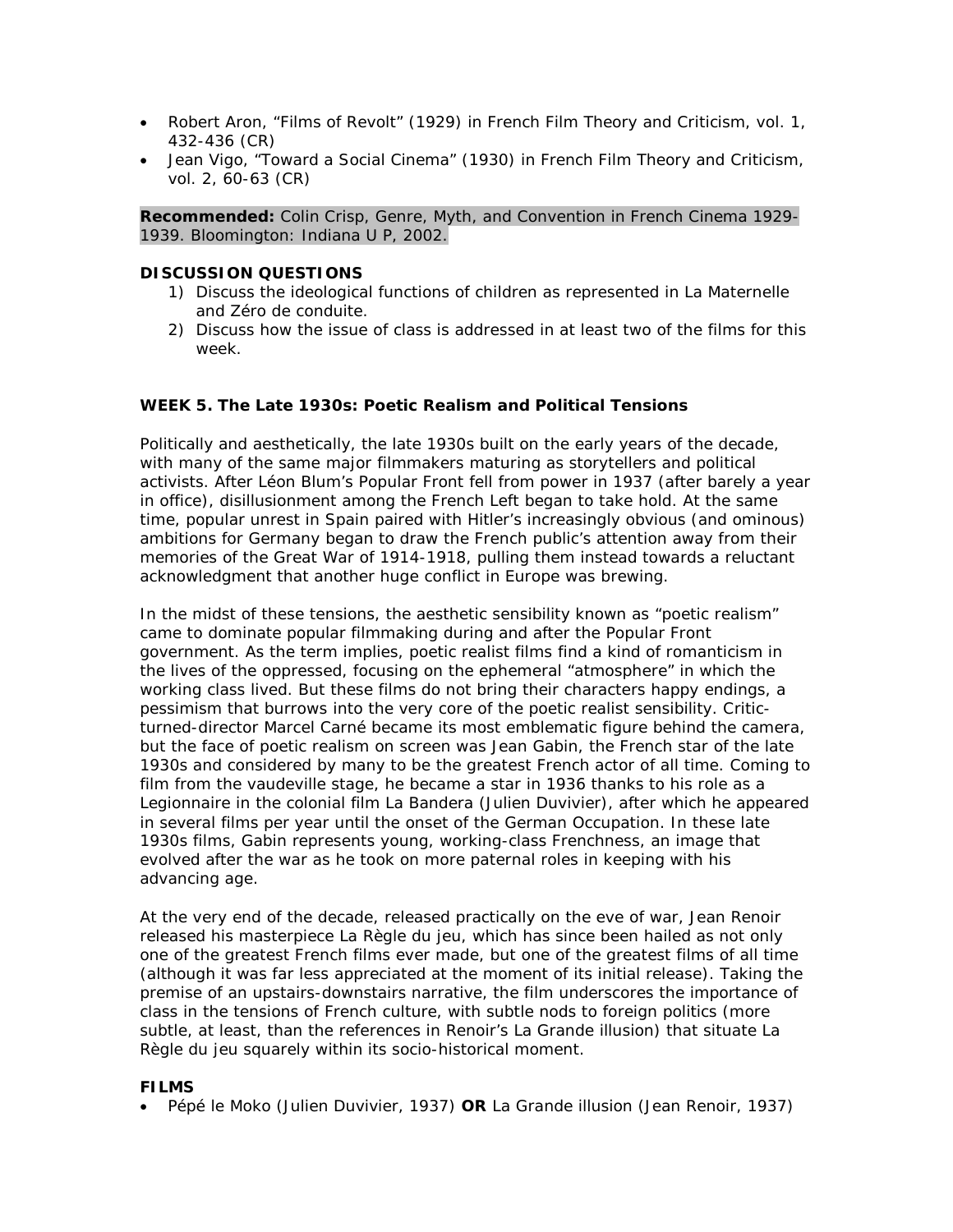- *Quai des brumes / Port of Shadows* (Marcel Carné, 1938) **OR** *Le Jour se lève / Daybreak* (Marcel Carné 1939)
- *La Règle du jeu / Rules of the Game* (Jean Renoir, 1939)

# **READINGS**

- Williams, Ch. 9 (pp 213-242)
- Louis Chavance, "The Cinema in the Service of the Popular Front," (1936) in French Film Theory and Criticism, vol. 2, 213-218 (CR)

**Recommended:** Dudley Andrew, *Mists of Regret: Culture and Sensibility in Classic French Film*. Princeton: Princeton U P, 1995.

## **DISCUSSION QUESTIONS**

- 1) Compare and contrast Jean Gabin's characters and performance in at least two of this week's films.
- 2) Discuss the visual aesthetics of poetic realism sets, costumes, cinematographic techniques – and show how they have an impact on narrative content. Focus on Carné (and Duvivier, if applicable).

# **WEEK 6. French Cinema and the Occupation**

After the onset of the Occupation, French cinema presented itself less as a mirror to society than as a means to escape it. Fantasy, an underappreciated genre during the 1930s, surged into the mainstream during the war years, and was often deployed as an indirect means of representing the Occupation. Even Marcel Carné, the poster child for poetic realism, steered his usual team away from the gritty present and towards the allegorical medieval fantasy *Les Visiteurs du soir* (1942). Making only oblique references to reality was a necessary strategy, since Vichy censorship exerted significant control over film production and distribution, at least in the occupied north.

In addition to the genre shakeup, the talent pool on both sides of the camera shifted dramatically during the Occupation, as many major French stars and directors fled the country in the wake of the Nazi invasion. Many made their way to Hollywood, including consummate Frenchmen Jean Gabin and Jean Renoir. Several foreign directors who had been working in France in the 1930s were forced to flee once again, and many of these serial expatriates spent productive war years working in Hollywood, including Robert Siodmak, Anatole Litvak, and Max Ophüls, who would return to France after the war to make his best-known films in the Tradition of Quality.

## **FILMS**

- *Les Visiteurs du soir* (Marcel Carné, 1942)
- *Le Corbeau* (Henri-Georges Clouzot, 1943)
- *Le Ciel est à vous* (Jean Grémillon, 1943)
- *Les Enfants du paradis / Children of Paradise* (Marcel Carné, 1945)

## **READING**

Williams, Ch. 10 (pp 245-271)

**Recommended:** Evelyn Ehrlich, *Cinema of Paradox: French Filmmaking under the German Occupation*. New York: Columbia U P, 1985.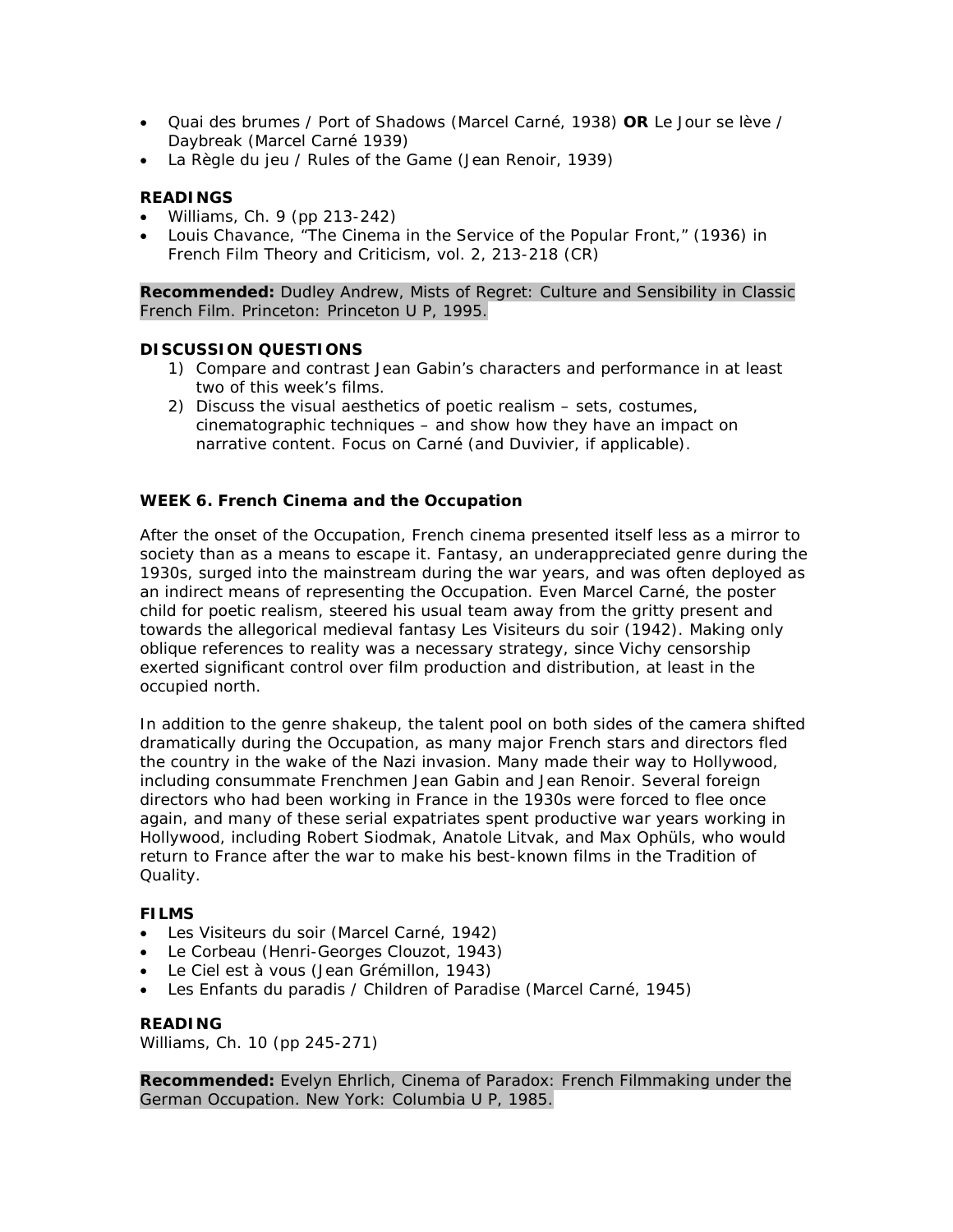Noël Burch and Geneviève Sellier, "The 'Funny War' of the Sexes in French Cinema." Trans. Alan Williams and Noël Burch. *Film and Nationalism*, ed. Alan Williams. New Brunswick: Rutgers U P, 2002. 152-177.

## **DISCUSSION QUESTIONS**

- 1) Compare the representation of gender roles in films of the late 1930s with those seen in Occupation-era films.
- 2) In what ways do this week's films support or reflect the Vichy motto *Travail, Famille, Patrie* (work, family, fatherland), and in what ways can they be seen as subverting this ideology?

# **WEEK 7. Postwar Film and the Tradition of Quality**

After the liberation of occupied France, the cinema seemed to turn away from its immediate past to focus instead on more distant (and often more pleasant) eras. Abandoning the pointed focus on contemporary social issues that marked the cinema of the 1930s, and moving away from the fantasies of the Occupation, popular cinema after the war tended toward big-budget, star-studded adaptations (often very loosely drawn ones) of classic 19<sup>th</sup> century literature by Zola, Stendhal, Maupassant, and others. This so-called Tradition of Quality wore its leftist, anti-bourgeois agenda very much on its sleeve. But these were also the productions that the *Cahiers* critics, led by François Truffaut, derided in their writing as the "cinéma du papa," dismissing these middle-aged directors' aesthetics and politics as outdated and irrelevant to a rising generation of audiences and filmmakers.

Other trends besides the Tradition of Quality also emerged after the war. Picking up the same thread he had followed in the Occupation-era thriller *Le Corbeau*, Henri-Georges Clouzot became a key director of French *film noir* in the postwar years. Robert Bresson also continued a career that began during the Occupation, honing a spare style and singular tone that he achieved in part by eschewing professional actors, a move that went against the grain of postwar French cinema. Finally, in the realm of comedy, Jacques Tati delighted audiences with his observational, largely physical humor after the war and into the 1960s.

## **FILMS**

- *Fanfan la Tulipe* (Christian-Jaque, 1952) **OR** *Nana* (Christian-Jaque, 1955)
- *Madame de… / The Earrings of Madame de…* (Max Ophüls, 1953) **OR** *Lola Montès* (Ophüls, 1955)
- *Diabolique* (Henri-Georges Clouzot, 1954) **OR** *Le Salaire de la peur / The Wages of Fear* (Clouzot, 1953)
- *Le Journal d'un curé de campagne / Diary of a Country Priest* (Robert Bresson, 1950) **OR** *Pickpocket* (Bresson, 1959)
- *Les Vacances de Monsieur Hulot / Mr. Hulot's Holiday* (Jacques Tati, 1953) **OR** *Playtime* (Tati, 1967)

# **READING**

Williams, Ch. 11 & 12 (pp 272-324)

**Recommended:** Colin Crisp, *The Classic French Cinema, 1930-1960*. Bloomington: Indiana U P, 1997.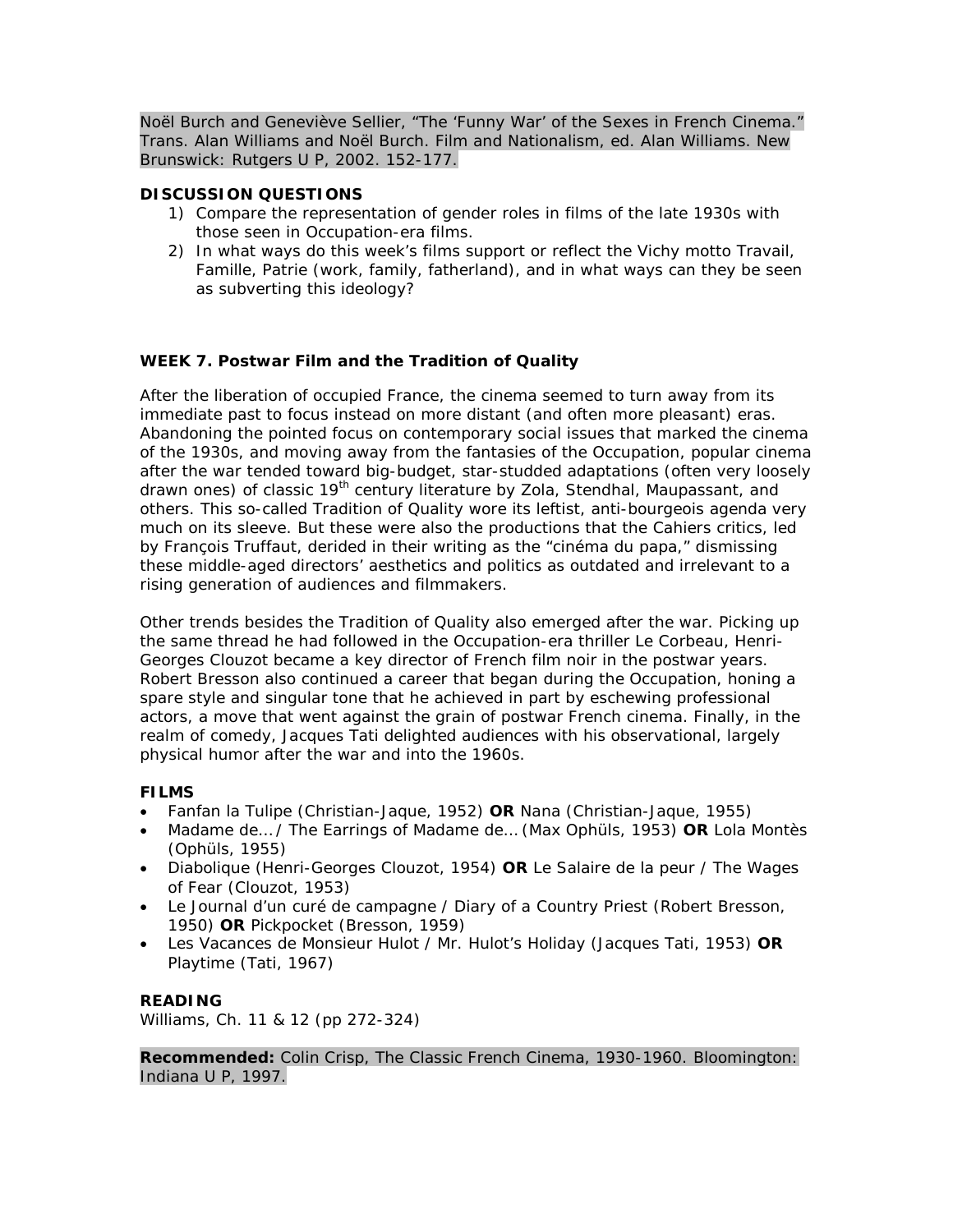## **DISCUSSION QUESTIONS (select 2)**

- 1) How does the representation of the past comment on the postwar present in the Tradition of Quality?
- 2) Compare Robert Bresson's approach to literary adaptation (*Diary*, based on a Bernanos novel) to the approach on display in Christian-Jaque's *Nana*.
- 3) Discuss how film form contributes to the humor on display in Jacques Tati's comedy.

## **WEEK 8. New Wave & new French criticism**

The idealism and political movements of the postwar years gave rise to a new and more apolitical lifestyle in France. The new generation of filmmakers called the *Nouvelle Vague* (New Wave) emerged in this socio-political environment. Before becoming filmmakers themselves, many of these directors had been critics for the magazine *Cahiers du cinema* under the leadership of highly influential theorist and critic André Bazin. These young directors strongly criticized the Tradition of Quality and attempted to make personal films that defied industry conventions. Advocating the "auteur policy," these directors not only provided a personal vision of the world but also created innovations in film form and style.

The New Wave's initial impact came in 1959 with the debut films of François Truffaut, (*The 400 Blows*) and Jean-Luc Godard (*Breathless*). These directors were followed by Claude Chabrol, Eric Rohmer and Jacques Rivette. New Wave films were mostly shot on location using portable equipment and small crews, and so were made quickly and cost far less than the star-studded studio productions of the immediate postwar years. Their open-ended narratives were based on chance events and fragmented episodes. Although they often dealt with dramatic matters such as death, these films also incorporated farcical comedy. But since the New Wave directors favored a cinema based on personal vision, their styles did not coalesce into a unified movement. After the mid-1960s, the New Wave began to lose ground in favor of the more personal and political style of the directors associated with it.

## **FILMS**

- *À bout de souffle / Breathless* (Jean-Luc Godard, 1959)
- *Les 400 coups / The 400 Blows* (François Truffaut, 1959)
- *Ascenseur pour l'échafaud / Elevator to the Gallows* (Louis Malle, 1958)

## **READINGS**

- Williams, Ch. 13 (pp 327-353)
- François Truffaut, "A Certain Tendency of French Cinema" (1954)
- André Bazin, "Fifteen Years of French Cinema" (1957) <http://www.brightlightsfilm.com/64/64bazinfrenchcinema.html>

**Recommended:** Geneviève Sellier, *Masculine Singular: French New Wave Cinema*. Trans. Kristin Ross. Durham: Duke U P, 2008.

#### **DISCUSSION QUESTIONS**

- 1) Discuss New Wave films' influence on contemporary "postmodern" cinema.
- 2) Discuss how female characters are represented in New Wave cinema.
- 3) What are the stylistic innovations of New Wave cinema? Please discuss using examples from films.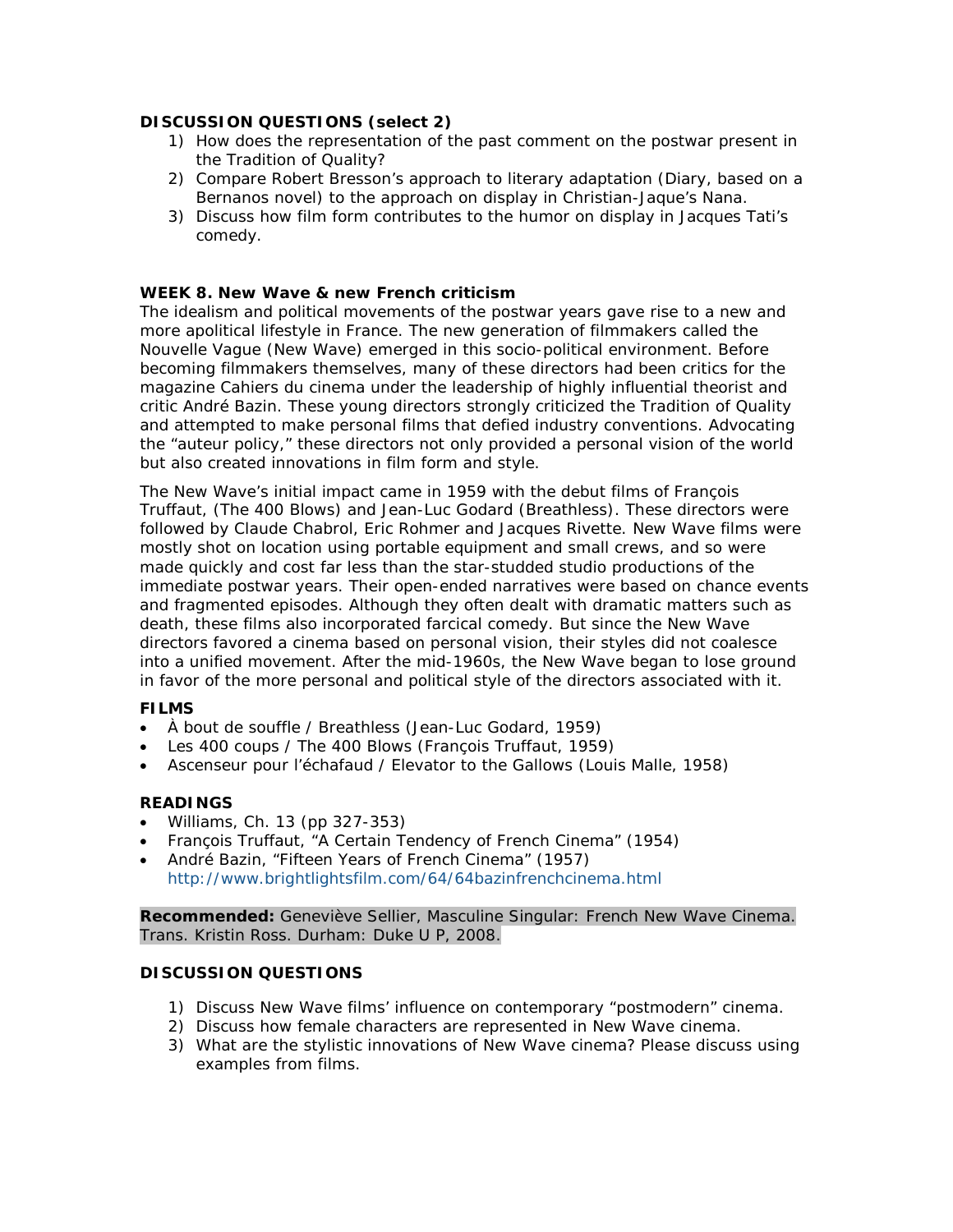## **WEEK 9. Left Bank filmmakers & looking at war**

Another loosely affiliated group of filmmakers of the late 1950s is the "Left Bank" (*Rive Gauche*) group. Alain Resnais, Agnès Varda, and Georges Franju, like the New Wave filmmakers, practiced cinematic modernism and were keen on stylistic and narrative experimentation. The influence of Surrealism can be seen in the dream-like mental states that structure some of their films. The prototype of Left Bank cinema was *Hiroshima man amour,* directed by Alain Resnais from a script by French literary star Marguerite Duras. The success of *Hiroshima man amour* helped launch other Left Bank filmmakers.

Resnais's next work, *Last Year at Marienbad,* once again juxtaposes the present and the past in confusing ways, pushing modernist ambiguity to new extremes. On the other hand, Georges Franju (*Eyes without a Face* and *Judex*) used classic genre conventions alongside Surrealist techniques. Agnès Varda's *Cleo from* 5 *to* 7 shows close similarities to the New Wave aesthetic, and her next feature *Le Bonheur* created controversy with its subject matter. Chris Marker's remarkable *La Jetée* is composed from a series of still photographs, yet nevertheless manages to convey a sense of movement. Another figure associated with the group is the novelist Alain Robbe-Grillet, who debuted as a director with *L'Immortelle* after scripting *Last Year at Marienbad*.

Along with their affiliation with documentary and contemporary literary trends, the Left Bank filmmakers were dealing with the experience of modern warfare and social disintegration. They were interested in the themes of time, memory and trauma.

## **FILMS**

- *Cléo de 5 à 7* (Agnès Varda, 1961)
- *La Jetée* (Chris Marker, 1962)
- **World War II: (Re)framing the past**
- *Le chagrin et la pitié / The Sorrow and the Pity* (Marcel Ophüls, 1971)
- *Nuit et brouillard / Night and Fog* (Alain Resnais, 1955) **OR** *Hiroshima, mon amour* (Alain Resnais, 1959)

## **Algeria: Representing the current conflict**

• *Muriel, ou le temps d'un retour* (Alain Resnais, 1963) **OR** *Le Petit soldat* (Jean-Luc Godard, 1963)

## **READINGS**

- Williams, Ch. 14 (pp 354-378)
- Flitterman-Lewis, Ch. 9 & 10 (pp 248-284)
- Austin, Ch. 2 (pp 18-45)

**Recommended:** Naomi Greene, *Landscapes of Loss: The National Past in Postwar French Cinema*. Princeton: Princeton U P, 1999.

## **DISCUSSION TOPICS**

- 1) How are memory and amnesia used as a plot device in Left Bank films?
- 2) How are colonial struggles reflected in French cinema during 1960s?

#### **WEEK 10. Post-1968: Sex, society, and cinema**

Not unlike the brief success of the Popular Front in the mid-1930s, the political turmoil of May '68 – characterized in part by strikes and demonstrations among students and workers around the country, but especially in Paris – marked the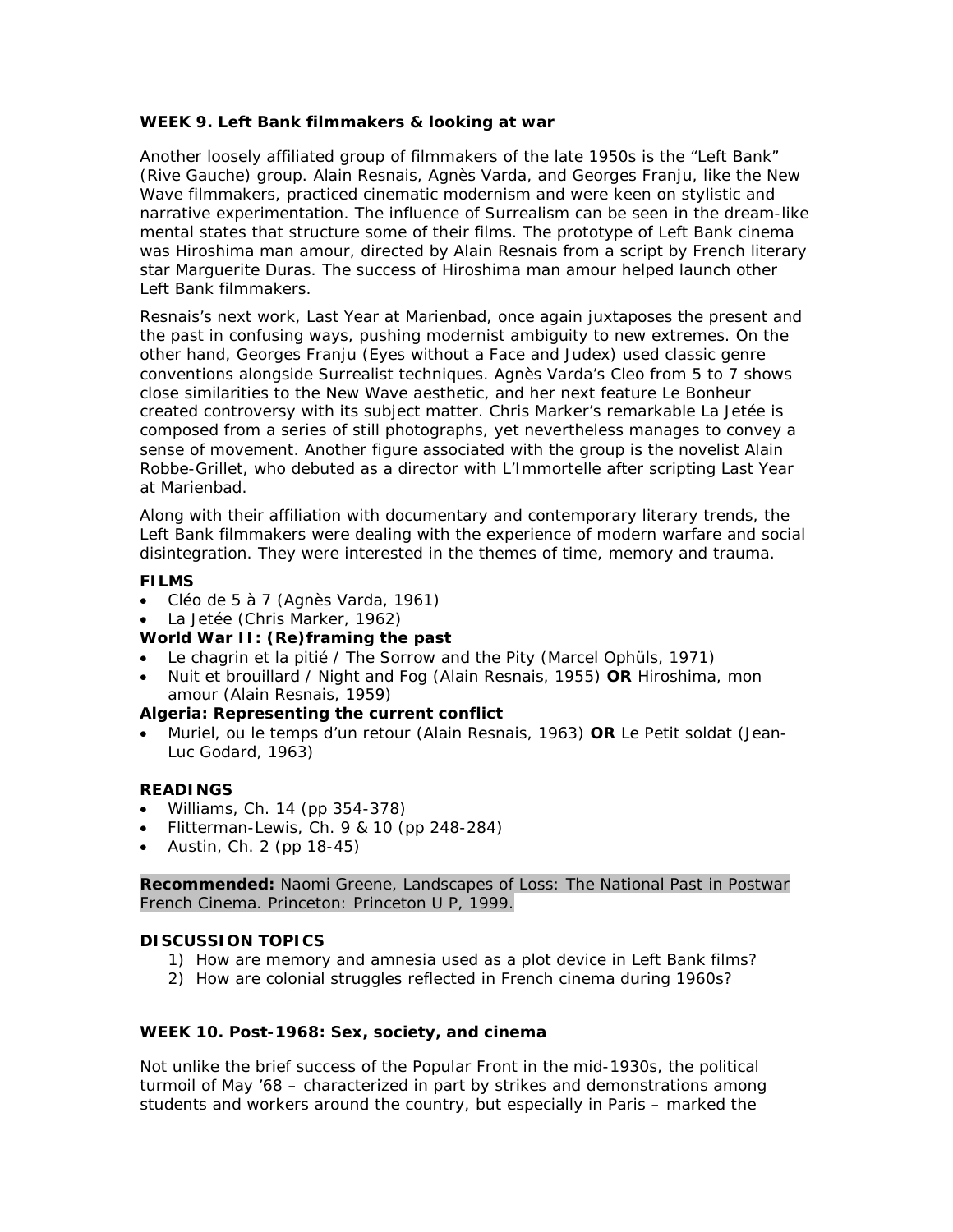beginning of an era where politics could take center stage in popular cinema. In the aftermath of this social upheaval came a new, clear break in how films were made, and which big names defined the French film industry.

The *polar* (police thriller) genre became more deeply and more visibly engaged with politics. Costa-Gavras's *Z* (and several of his films that followed) used actual historical events as fodder for suspenseful cinematic action. Costa-Gavras also regularly cast the star Yves Montand, who was recognized by the broader public as a supporter of the Communist Party in France. Montand's very public ideological leanings highlight how stardom itself became intertwined with politics post-'68.

After a surge of intensely political films, in the mid-1970s, changes in censorship laws brought more intensely explicit sex into the mainstream. In 1974, the soft-core sensation *Emmanuelle*, based on a gossamer plot and shot by a fashion photographer, was released and went on to amass the most individual entries of any film in the 1970s. Sex had long been gaining visibility (so to speak) in French cinema, but the unprecedented success of *Emmanuelle* ushered in a new era of acceptance and even legitimization for sex on the big screen. The sex comedies of Bertrand Blier (and others) also benefited from these newly open minds in the industry and among audiences, particularly in the long term.

## **FILMS**

- *Z* (Costa-Gavras, 1969)
- *Emmanuelle* (Just Jaeckin, 1974)
- *Les Valseuses / Going Places* (Bertrand Blier, 1974)
- *Le Juge et l'assassin* (Bertrand Tavernier, 1976)

# **READINGS**

- Williams, Ch. 15 (pp 379-404)
- Austin, Ch. 3, 4, & 5 (46-118)

**Recommended:** Alison Smith, *French Cinema in the 1970s: The Echoes of May*. Manchester: Manchester U P, 2005.

# **DISCUSSION TOPICS (select 2)**

- 1) Discuss how the representation of history (the Dreyfus Affair) in *Le Juge et l'assassin* differs from how history and politics were combined in the Tradition of Quality.
- 2) Compare the representation of gender and sexuality in *Emmanuelle* and *Les Valseuses.*
- 3) Examine the use of star casting in post-1968 films. Discuss how various paratexts – information that comes from outside the films themselves – may have affected the way contemporary audiences saw films like *Z* or *Les Valseuses*.

# **WEEK 11. Heritage Cinema and the French Epic**

In France, the concept of "heritage" (*le patrimoine*) is culturally and politically charged, reaching the peak of its power during the 1980s. One major cinematic trends of this decade was reliance on literary and cultural history, with productions that found generous funding (both domestic and international) and enthusiastic popular audiences. This blend of prestige and populism, often infused with heavy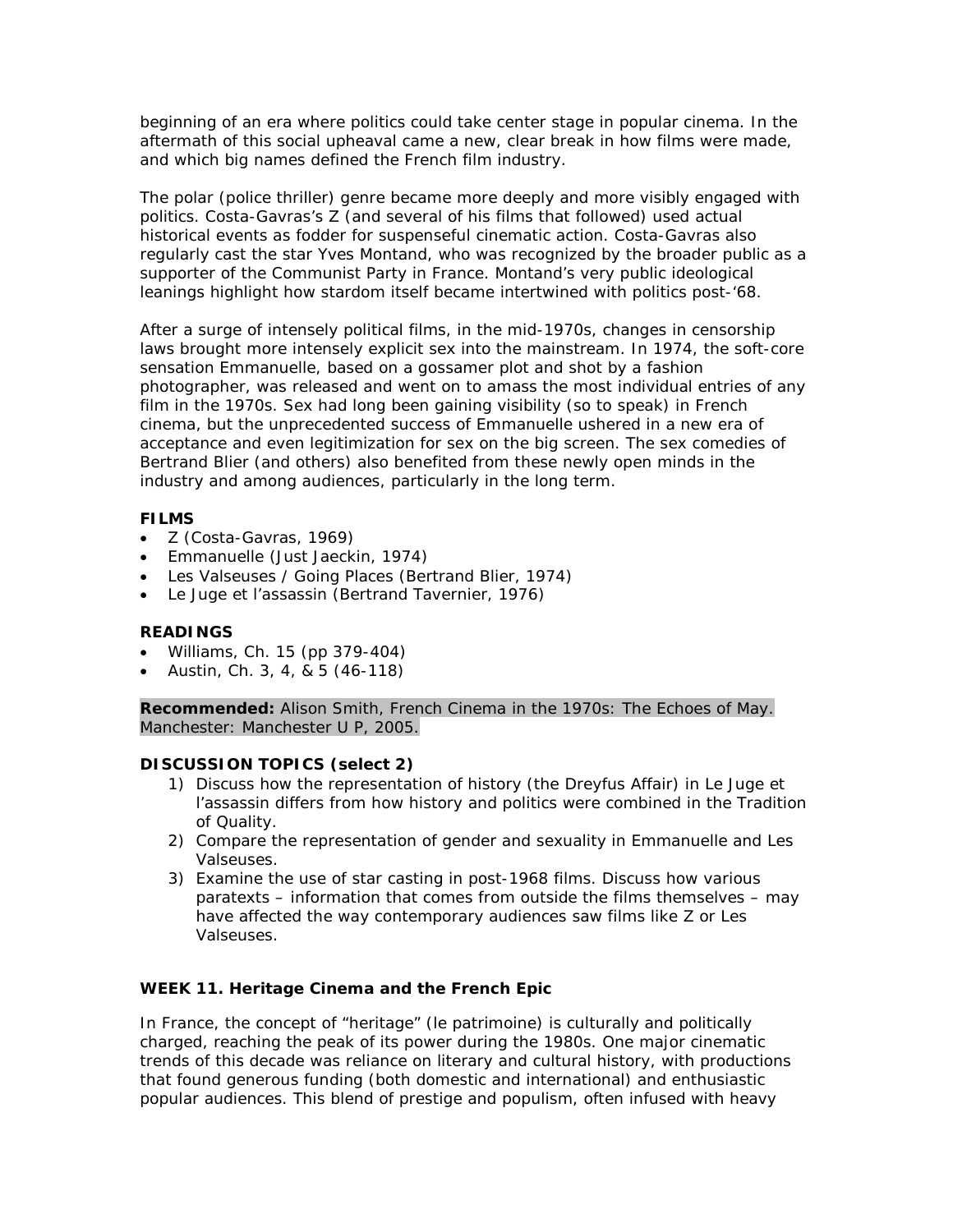doses of nationalism, in some ways recalls the postwar Tradition of Quality, but in the 1980s this backward gaze bears a darker, more pessimistic tone.

Heritage films offer various types of nostalgia: colonial (*Indochine*), literary (*Madame Bovary*; *L'Amant*), even cinematic nostalgia, especially Claude Berri's box office hits *Jean de Florette* and *Manon des sources*, each of which remade writer-director Marcel Pagnol's earlier work. These films strive to represent a more "authentic" France, whose authenticity is rooted in a glorious but lost national history. However, at the same time, some heritage films use history as a means to challenge assumptions about the national past. Other films use the past to comment fairly explicitly on contemporary events, as in *La Reine Margot*, which, under the guise of an Alexandre Dumas adaptation, indirectly refers to the violent conflicts of the civil war in Bosnia.

The French star system cast familiar faces for this nostalgia, with several marquee names appearing and reappearing in heritage films: Gérard Depardieu, Isabelle Adjani, and Daniel Auteuil. Other stars circulated in and out of period films; Juliette Binoche, for instance, appeared in the *cinéma du look* (*Mauvais Sang*, Léos Carax, 1986), Krzysztof Kieslowski's *Blue* (1993, part of his art house trilogy *Trois couleurs*) as well as heritage films (*Le Hussard sur le toit*, Jean-Paul Rappeneau, 1995; *La Veuve de Saint-Pierre*, Patrice Leconte, 2000). Isabelle Huppert, a regular star in Claude Chabrol's films of all genres, accompanied him on his turn toward the nostalgic in *Une Affair de femmes / Story of Women* (1988) and *Madame Bovary*.

#### **FILMS**

- *Jean de Florette* and *Manon des sources* (both Claude Berri, 1986)
- *Madame Bovary* (Claude Chabrol, 1991)
- *Indochine* (Régis Wargnier, 1992) **OR** *L'Amant* (Jean-Jacques Annaud, 1992)
- *La Reine Margot* (Patrice Chéreau, 1994) **OR** *Ridicule* (Patrice Leconte, 1996)

#### **READING**

Austin, Ch. 7 (142-170)

**Recommended:** Oscherwitz, Dayna. *Past Forward: French Culture and the Post-Colonial Heritage.* Carbondale, IL: Southern Illinois U P, 2010.

Phil Powrie, *French Cinema in the 1980s: Nostalgia and the Crisis of Masculinity*. Oxford: Clarendon P, 1997.

#### **DISCUSSION TOPICS (select 2)**

- 1) Compare and contrast the representation of the  $19<sup>th</sup>$  century in heritage films of the 1980s and 1990s with films from the Tradition of Quality that represent the same period of history.
- 2) Discuss how the pressures of international coproduction can influence the production, distribution, and reception of a project like *L'Amant*, an English language film that nevertheless can be categorized as "French."
- 3) Formulate a detailed ideological analysis of at least one of this week's films. In what ways does this film's ideology reflect contemporary concerns of the decade in which it was produced?

#### **WEEK 12. The legacy of the** *cinéma du look*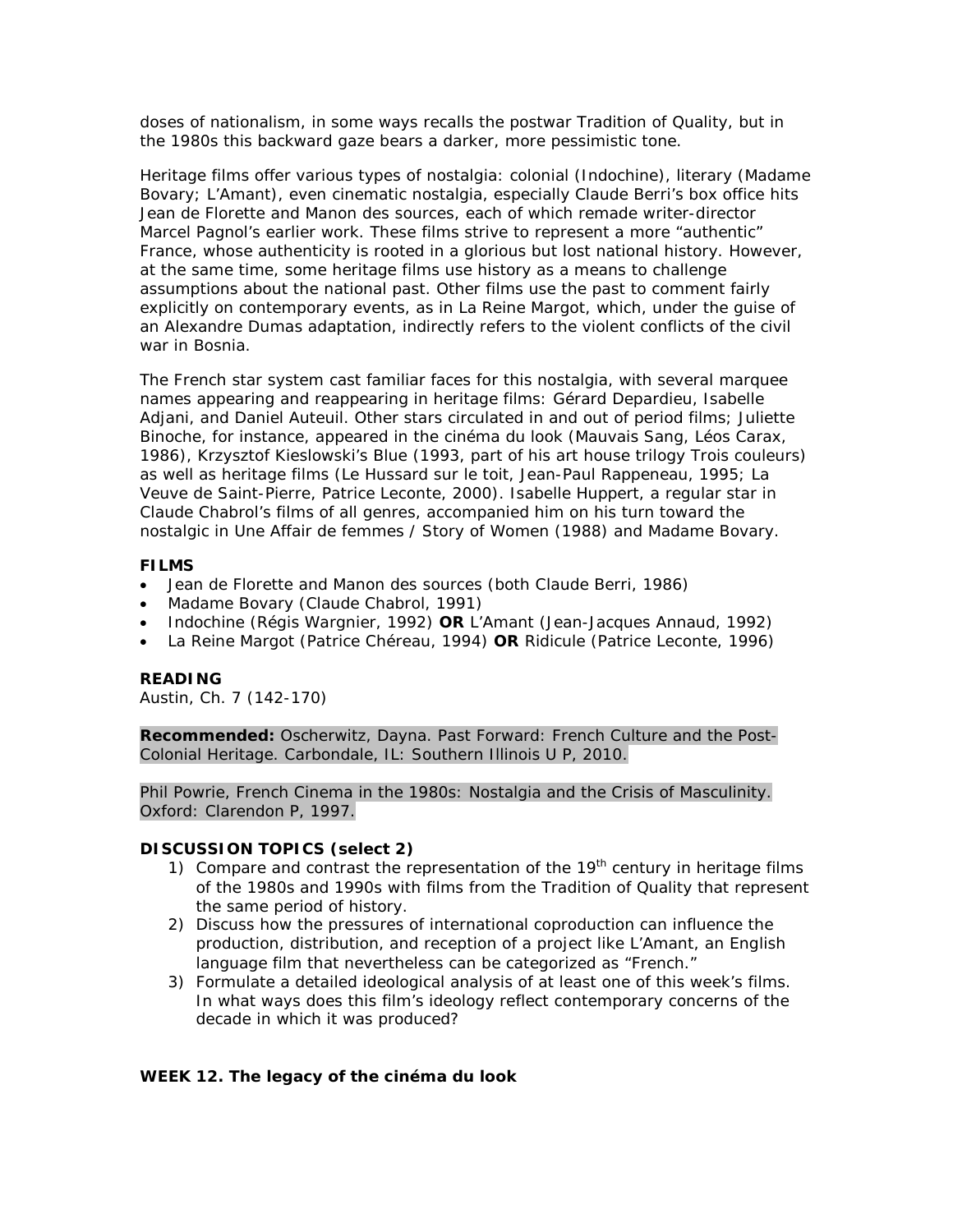While generally derided by critics, the *cinéma du look* was a popular alternative to the aesthetics of the heritage film, and its influence on visual style stretches beyond its peak. Jean-Jacques Beineix's film *Diva* (1981) kicked off the movement, followed by Léos Carax and Luc Besson. Coming to feature filmmaking from advertising, they adopted the sleek, highly stylized aesthetics of marketing: saturated colors, urban space, and savvy deployment of popular music. What critics most dislike about *le look* – as its very name suggests – is what they consider a reductive focus on visuals at the expense of other aspects of film narration, particularly character development and ideological expression. This shift away from ideology marks a break with predominant trends post-'68.

In terms of critical reception, notable differences separate the three main *look* filmmakers. Luc Besson has garnered the weakest critical support for his career, although many of his films have been financially successful: *Subway* (1985), *The Big Blue* (1988), and the transnational, big-budget, English-language blockbuster *The Fifth Element* (1997), a semi-flop on initial release whose cult following has since earned the film a certain notoriety. Beineix's *Diva* found support from the industry establishment fairly early, even winning four Césars (though mostly for technical achievements). Léos Carax, who came to directing from film criticism (at the legendary *Cahiers du cinéma,* no less), has also found kinder words from critics, although his films have also had their detractors. Carax's recurring use of actor Denis Lavant echoes a strategy used by a previous generation's auteurs, including Truffaut's partnership with Jean-Pierre Léaud, a collaboration that suggests semiautobiographical narratives. After a lengthy hiatus from feature films, Carax cast Lavant once again in his 2011 film *Holy Motors*, a sharply divisive work (but a sensation at Cannes) that delighted some critics while leaving others cold.

The distinctive visual style of *le look* has left a lasting mark on French cinema despite its controversial place in French film history. Its continuing influence emerges perhaps most clearly in the fantasy films of creative team Jean-Pierre Jeunet and Marc Caro.

## **FILMS**

- *Diva* (Jean-Jacques Beineix, 1981)
- *Mauvais sang* (Léos Carax, 1986)
- *Nikita* (Luc Besson, 1990)
- *Delicatessen* (Jean-Pierre Jeunet and Marc Caro, 1991) **OR** *La Cité des enfants perdus / City of Lost Children* (Jean-Pierre Jeunet and Marc Caro, 1995)

#### **READING**

Austin Ch. 6 (pp 119-141)

## **DISCUSSION TOPICS**

- 1) To what extent is the *cinéma du look* engaged (or disengaged) with ideology? Consider comparing one or more key films of the *cinéma du look* with films from the post-'68 period.
- 2) Compare and contrast the visual and technical aspects (cinematography, editing, mise-en-scène) of each of the three key directors: Beineix, Carax, and Besson.

#### **WEEK 13. National cinema seeking postnationalism: the 1990s**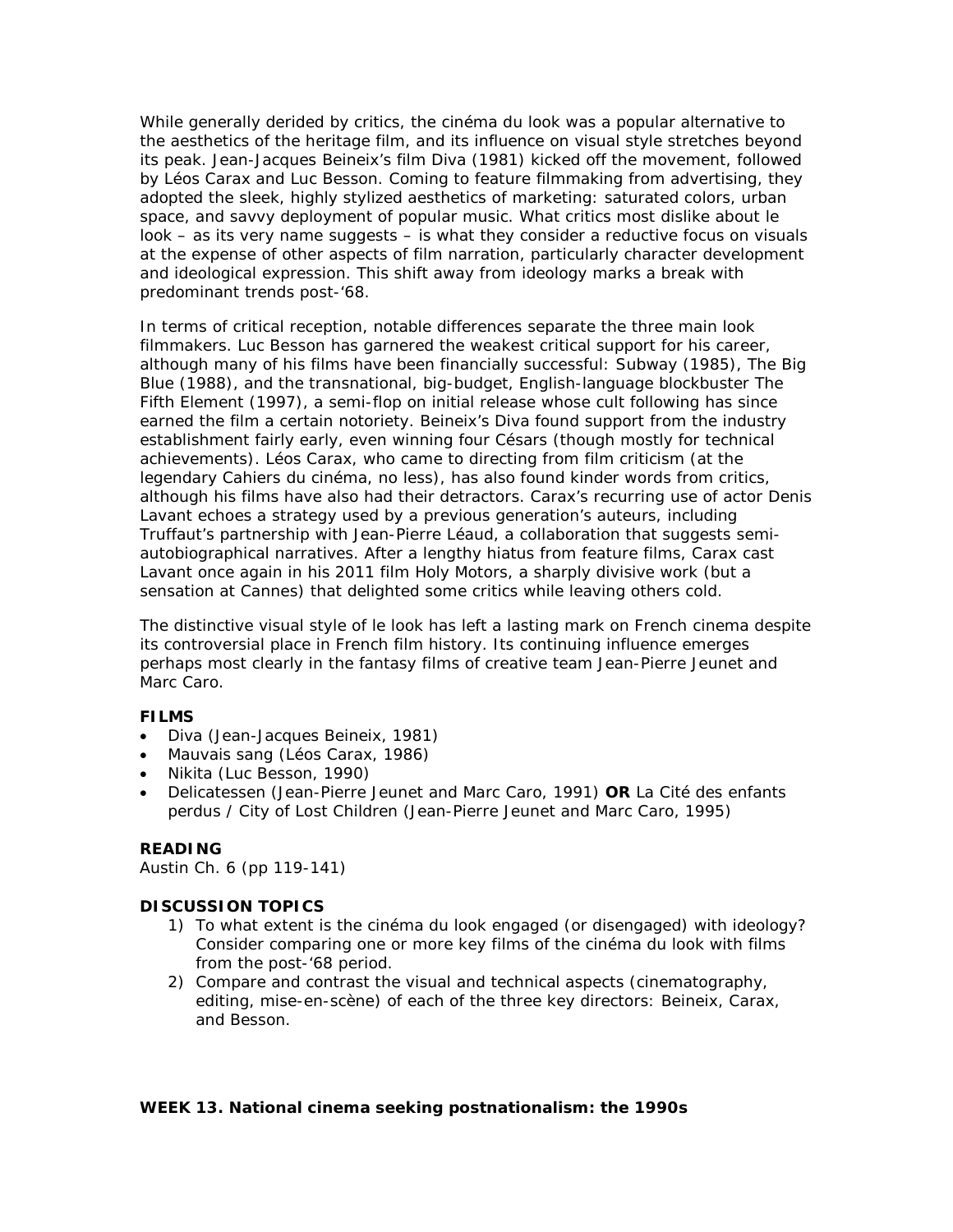Although international coproduction was absolutely not a new phenomenon, French cinema during the 1990s began to reconnect its national industry to audiences (i.e. markets) around the world. At the same time, French films began to reflect pressing national concerns in the present. With *La Haine*, Mathieu Kassovitz helped draw attention to (but did not singlehandedly create) the *cinéma de banlieue*, with the term *banlieue* referring to the housing projects on the outskirts of major cities. This geographical allusion to a multicultural, chronically disenfranchised population reflects the economic reality of these cultural outsiders. While rooted in specifically national problems, *La Haine* nevertheless found a significant international audience thanks to its gritty subject and Kassovitz's capacity for visual invention.

France's cinematic past also came to the fore through the interventions of young auteurs. Claire Denis's *Beau Travail* (1999) updates the so-called *cinéma colonial*, a popular subgenre of melodrama that peaked in France during the 1930s (see *Pépé le Moko*). Focusing on a present-day, multinational battalion of the Foreign Legion, Denis builds her narrative around a loose interpretation of Herman Melville's *Billy Budd*. The film exemplifies Denis's tendency to represent French people and their postcolonial legacy outside Europe. Taking a very different look at French cinema history, in *Irma Vep* Olivier Assayas satirized the process of transnational filmmaking with a behind-the-scenes narrative about a doomed remake of *Les Vampires*. Not only does the film feature large portions of dialogue in English, but the beleaguered director of the film-within-a-film, played with marked symbolism by former Truffaut regular Jean-Pierre Léaud, is determined to cast Asian action star Maggie Cheung, playing herself, in the role of the burglar Irma Vep. In Assayas's film, the national (cinematic) past and postnational (cinematic) present blur together.

A very different conflict between past and present appears in the popular comedy *Les Visiteurs*. More than 13 million people in France turned out to see this time travel fantasy, whose grafting of the distant past onto the comically flawed present satirizes the impulse that drives the heritage film, still a massively popular genre at the time. Other successful popular comedies in the 1990s were directed and written by women, including *Gazon maudit* and *Le Goût des autres*. Director-writer-actor Josiane Balasko first entered French comedy as part of the Splendid troupe, whose members moved into film work beginning in the late 1970s. By the 1990s, Balasko was writing, directing, and starring in her own films, including *Gazon maudit*, which was (very inaccurately) translated for international release as *French Twist* (a more suitable alternative might be "damned bush," which conveys at least some of the double entendre in the original title). Although Agnès Jaoui comes from a younger generation than Balasko, she has also become a writer/director/star, all roles she took on in *Le Goût des autres*. Both these comedies also found audiences outside France, injecting some humor into the dramatic fare typically sent out on the international art-house circuit. *French Twist* even grossed over \$1 million in its US release, an unusually good return for a non-Hollywood comedy.

## **FILMS**

- *Les Visiteurs* (Jean-Marie Poiré, 1993)
- *La Haine* (Mathieu Kassovitz, 1995)
- *Irma Vep* (Olivier Assayas, 1996) **OR** *Beau Travail* (Claire Denis, 1999)
- *Gazon maudit / French Twist* (Josiane Balasko, 1995) **OR** *Le Goût des autres / The Taste of Others* (Agnès Jaoui, 2000)

#### **READING**

Roger Celestin, "Lost in Globalized Space? A Certain French Cinema Abroad." *Yale French Studies* 115 (2009): 31-46.<http://www.jstor.org/stable/25679753>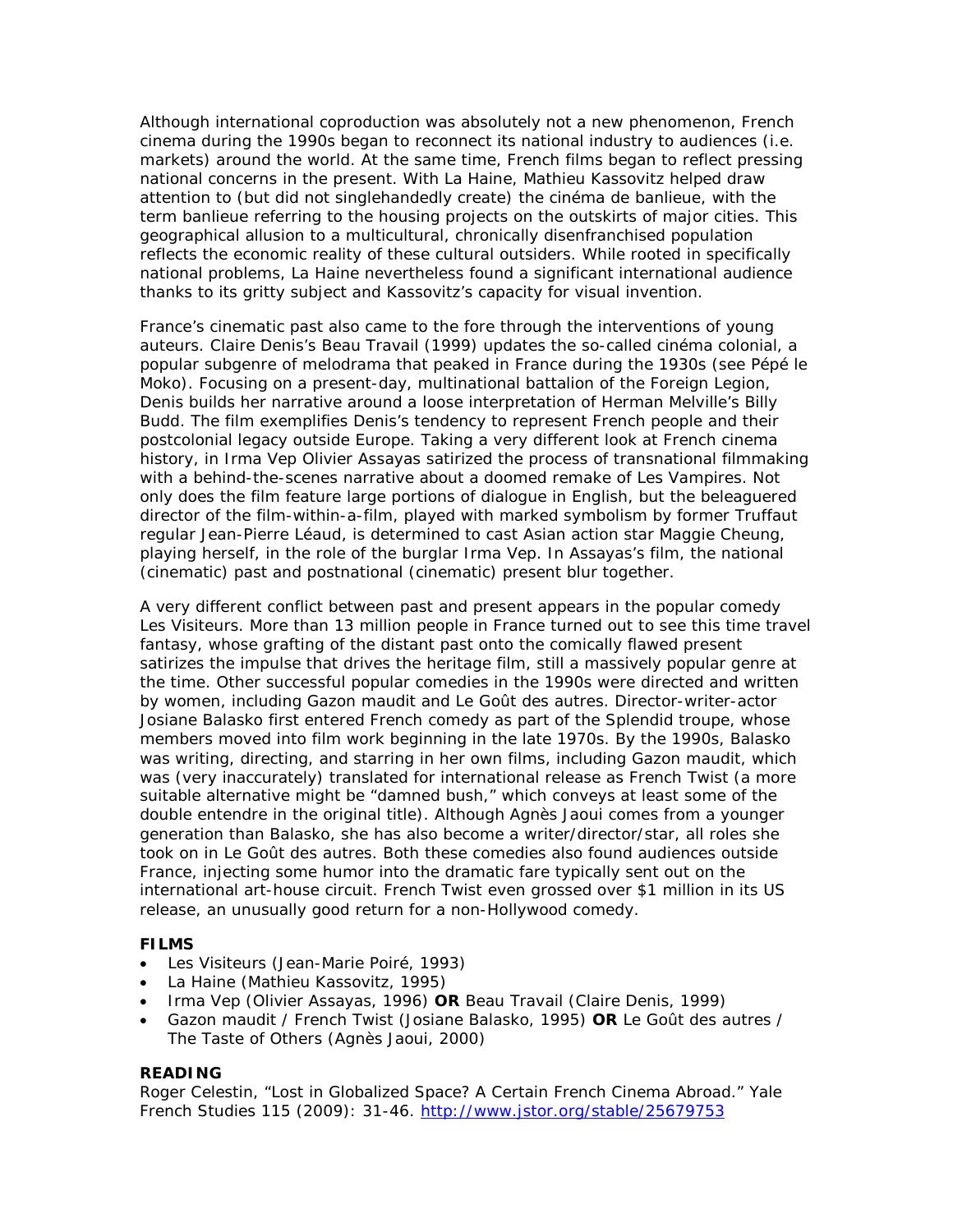Myrto Konstantarakos, "Which Mapping of the City? *La Haine* in *French Cinema in the 1990s*. 160-171 (CR)

**Recommended:** Phil Powrie, ed. *French Cinema in the 1990s: Continuity and Difference*. Oxford: Oxford U P, 2003.

## **DISCUSSION TOPICS (select 2)**

- 1) Discuss how the comedy of *Les Visiteurs* relies on viewers' recognition of contemporary French heritage cinema in creating its humor.
- 2) Examine the representation of race and class in *La Haine*.
- 3) Examine the representation of gender roles in *French Twist* and/or *Le Goût des autres*.
- 4) Considering the argument presented by Roger Celestin, what ideas of "Frenchness" might be presented in *La Haine* and/or *French Twist*, each of which found considerable audiences outside of France?

## **WEEK 14. New French cinema and transnationalism**

French cinema has once again found the critical spotlight in recent years. Diverse and often paradoxical, the contemporary French cinema resists global American hegemony with its new directors and stars. The broad range of subject matter and themes that are presented in contemporary French cinema include popular cinema, art-house productions and new French extremism (or *cinéma du corps*). From Michel Hazanavicius' *The Artist* (2011) to *Intouchables* (Olivier Nakache and Eric Toledona, 2011) French cinema continues to produce global hits. On the other hand, Michael Haneke's French language films straddle art-house and genre cinema, earning critical acclaim around the world. Films that deal with social chaos, migration, and multiculturalism form another popular trend within contemporary cinema.

However, the most incisive and uncompromising tendency of contemporary cinema is the new French Extremism. Filmmakers like Claire Denis, Bruno Dumont and Gaspar Noé are known for their explicit representation of violence and sexuality. In spite of their shocking content, these films push cinematic boundaries and strengthen belief on the potential of film. Overall, offering an insightful social critique, contemporary French cinema portrays isolation and alienation in today's society. Set in a threatening and nightmarish environment, here family and friendship relations fail and disintegrate, often violently.

#### **FILMS**

- *Caché* (Michael Haneke, 2005)
- *La Science des rêves* / *The Science of Sleep* (Michel Gondry, 2006)
- La Graine et le mulet / The Secret of the Grain (Abdellatif Kéchiche, 2007)
- *Un prophète / A Prophet* (Jacques Audiard, 2008)

#### **READING**

Michel Marie, "French Cinema in the New Century." Trans. Sally Shafto. *Yale French Studies* 115 (2009): 9-30.<http://www.jstor.org/stable/25679752>

#### **DISCUSSION TOPICS**

1) What is the relevance of new French extremism within the larger French culture and cinema as a whole?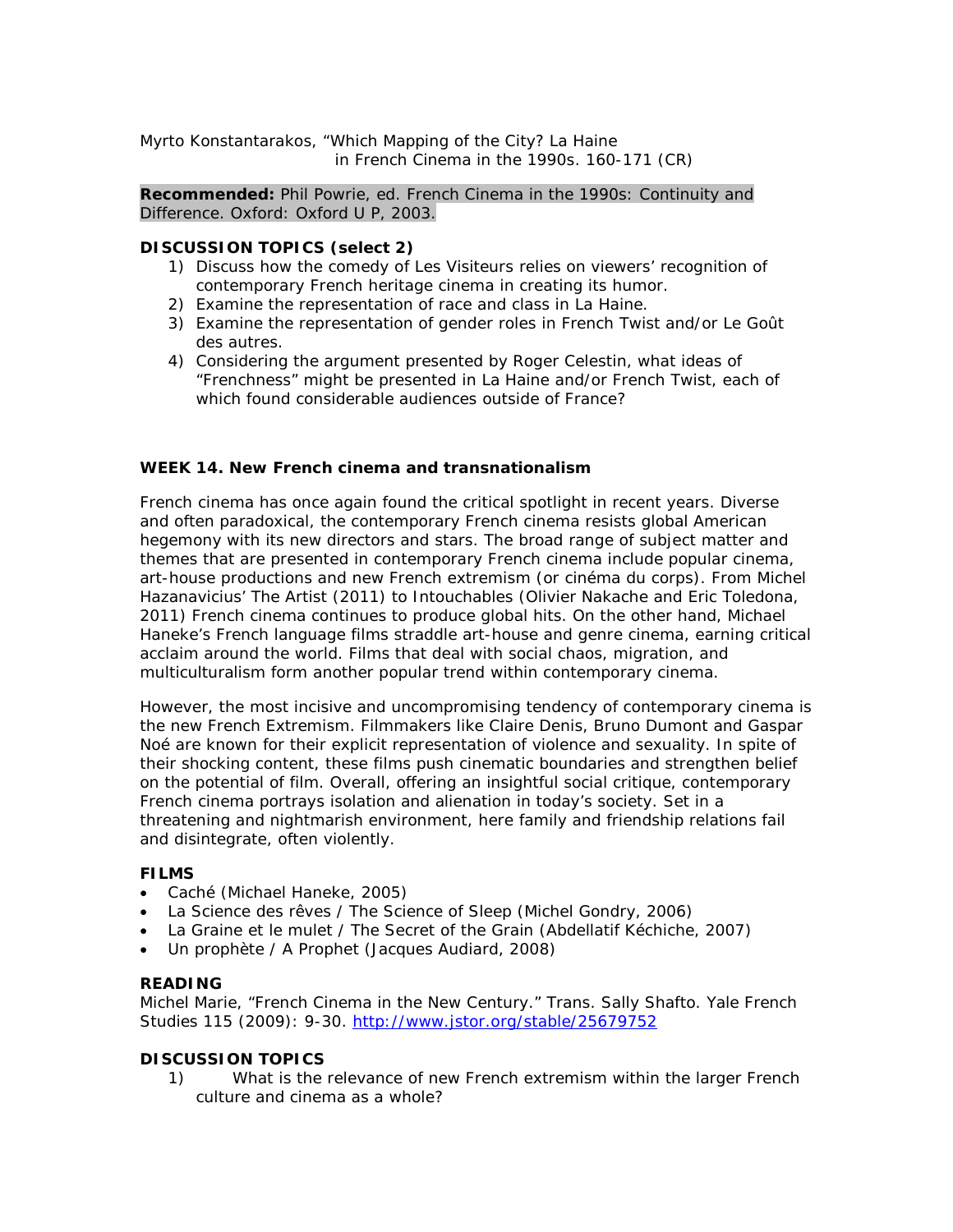2) Considering the effects of globalization and postcolonialism, how might one define contemporary French "national" cinema?

## **WEEK 15. Adieu Cinema, Hello Cinephilia**

With the emergence of digital cinema and virtual reality, many commentators claimed that the golden age of cinema was over. It is true that cinema has been dramatically transformed with the influence of the new technologies that surround it. However, the growing interest in other film cultures, combined with easy access to films via digital platforms, proves that cinema still thrives as a narrative form and psychological experience. The new media and different forms of spectatorship encourage a new, more democratic form of cinephilia.

These latest developments are also apparent in the French film culture. Cinema seems to be reinventing itself by examining its history and reviving past narrative forms such as silent film. *The Artist* (Michel Hazanavicius, 2011) and *Holy Motors* (Léos Carax, 2011) can be interpreted as a tribute to the "undeath" of cinema and the transformation of  $21^{st}$  century film culture. Films circulate in various platforms, and media texts of all kinds are subject to endless revision and remediation by their fans. Recognizing this shift, we will end the course by directing our attention to different audio-visual material such as clips and interactive storytelling.

#### **FILMS**

- *Holy Motors* (Léos Carax, 2012)
- *Taxi Driver Sweded* by Michel Gondry (2012)

#### **READING**

Jonathan Rosenbaum, "Introduction: Goodbye Cinema, Hello Cinephilia," <http://press.uchicago.edu/Misc/Chicago/726649.html>

#### **ADDITIONAL BIBLIOGRAPHY**

- Abel, Richard. *French Film Theory and Criticism, 1907-1939*. 2 vols. Princeton: Princeton U P, 1988.
- Andrew, Dudley and Steven Ungar. *Popular Front Paris and the Poetics of Culture*. Cambridge, MA: Harvard U P, 2005.
- Buss, Robin. *The French through Their Films*. New York: Ungar, 1988.
- Danan, Martine. "National and Postnational French Cinema." *Theorising National Cinema*. Eds. Valentina Vitali and Paul Willemen. London: BFI, 2006. 172-185.
- Ezra, Elizabeth and Sue Harris, eds. *France in Focus: Film and National Identity*. Oxford: Berg, 2000.
- Hayward, Susan and Ginette Vincendeau, eds. *French Film: Texts and Contexts*. 2nd ed. London: Routledge, 2000.
- Hughes, Alex and James S. Williams, eds. *Gender and French Cinema*. Oxford: Berg, 2001.
- O'Brien, Charles. *Cinema's Conversion to Sound: Technology and Film Style in France and the U.S.* Bloomington: Indiana U P, 2005.